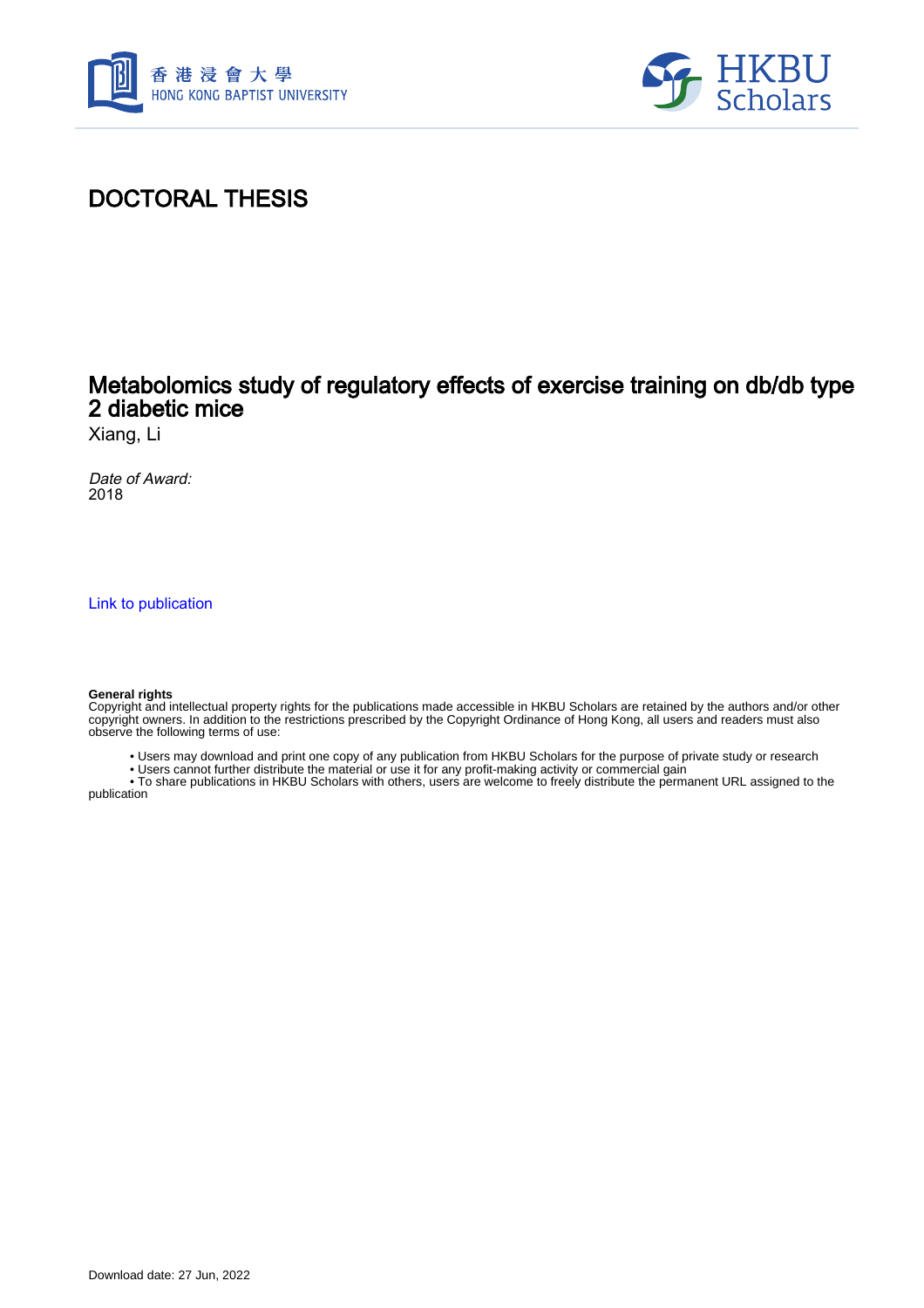## **ABSTRACT**

<span id="page-1-0"></span>Type 2 diabetes mellitus (T2DM) is mainly caused by genetic modifications and inappropriate life styles. The complexity of T2DM has brought us challenges for a comprehensive understanding of altered metabolic pathways that contributing to the development of T2DM. Therefore, a comprehensive metabolic analysis is needed. To date, taking regular exercise is a common and effective therapeutic way known to antagonize the metabolic disorders of T2DM. However, the regulatory effects of exercise on T2DM or T2DM-induced complications have not been clearly characterized.

We investigated the effect of physical activity on biochemical changes in diabetic *db/db* mice in plasma, urine, skeletal muscle, kidney and liver samples. Based on the techniques of liquid chromatography-high resolution Orbitrap mass spectrometry (LC-MS) and gas chromatography-mass spectrometry (GC-MS), untargeted and targeted metabolomics studies were developed to delineate metabolic signatures in various kinds of biofluid and tissue samples. Targeted quantification methods on acylcarnitines and acyl-CoA were developed. Untargeted metabolomics analysis by GC-MS and LC-MS were also developed to draw a more comprehensive view of the metabolic changes in response to T2DM and exercise on *db/db* diabetic mice. The transcript expressions of mRNA in pathways of interest were measured to confirm the hypothesis.

Firstly, untargeted metabolomics study was carried on plasma samples to give a general view of exercise effect on *db/m+* control and *db/db* diabetic mice. A total of 24 differential metabolites were identified contributing to the metabolic differentiation of the 2 types of mice. The levels of three biomarkers, including creatine, uridine and lysine, were substantially reversed by exercise on *db/db* mice. Notably, the level of palmitoylcarnitine and pantothenic acid, which participate in FAO, were significantly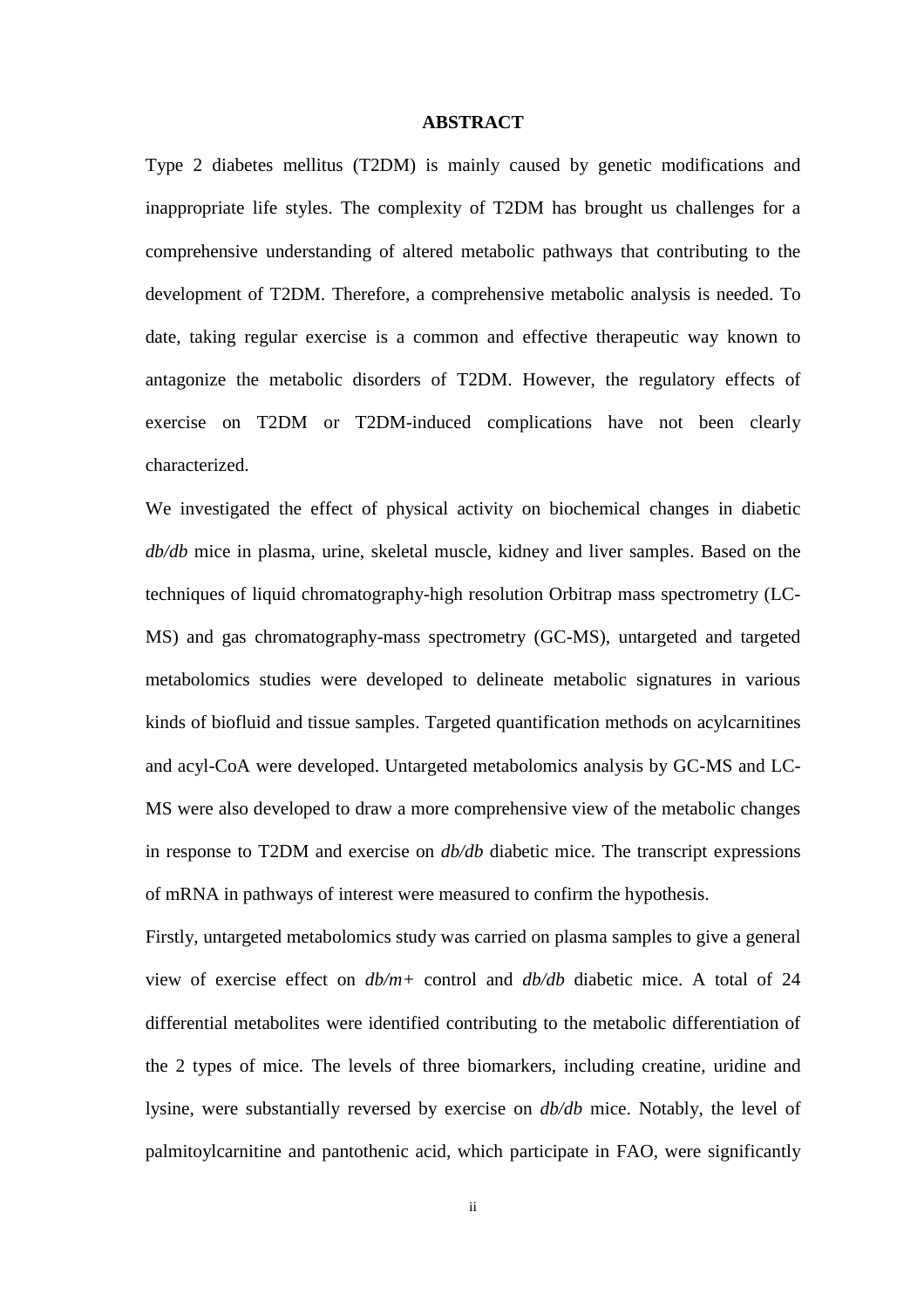increased by exercise on *db/db* mice rather than on *db/m+* mice. The findings indicated that *db/db* diabetic mice may be more susceptible to exercise for energy expenditure. The results demonstrated that physical activity might have the ability to mitigate insulin resistance in T2DM mice through improving FAO and eliminating overloaded intermediate which contribute to insulin resistance.

Based on the findings from plasma sample, we noticed that acylcarnitines that play an important role in fatty acid β-oxidation (FAO) have been substantially changed between *db/m+* and *db/db* mice. In order to acquire more information of the disturbance of this pathway, a targeted quantification method of acylcarnitines was developed. Acylcarnitines exert a variety of biological functions depending on the differences in lengths, saturation levels and conjugation groups, which to a great extent contributes to the challenges of acylcarnitines quantifications due to the various kinds of isomers. Here, we describe a novel method by using high resolution parallel reaction monitoring (PRM) on LC-MS platform. Both reversed-phase and normal-phase columns were used in order to get accurate, reliable, widespread quantification of acylcarnitines, without tedious sample preparation procedure. The method provided the most comprehensive acylcarnitine profile with high resolution MS and MS/MS confirmation to date. A total of 117 acylcarnitines were detected from plasma and urine samples. The application of targeted profiling of acylcarnitines in *db/m+* control and *db/db* diabetic mice showed incomplete amino acid and fatty acid oxidation in diabetic mice. Interestingly, the reduction of medium odd-numbered chain acylcarnitines in urine samples was firstly observed between *db/m+* and *db/db* mice. The high resolution PRM method allowed monitoring the widespread metabolic changes of the acylcarnitines in response to stimuli. Besides, the accurate MS and MS/MS spectra data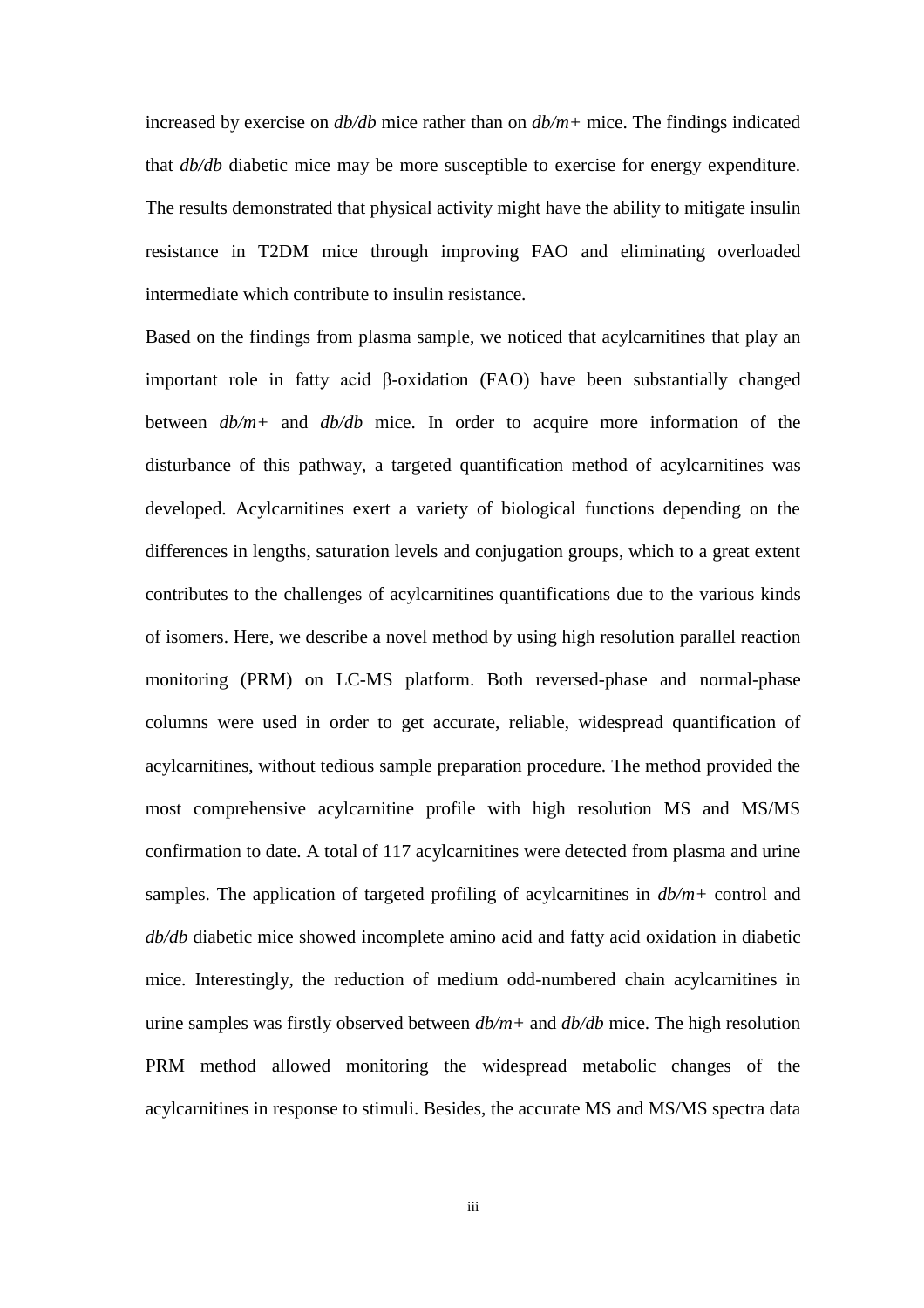of the 117 acylcarnitines could be used as mass spectrometric resources for the identification of acylcarnitines.

Skeletal muscle is the major tissue that responsible for insulin sensitivity. Any changes in skeletal muscle mass, responsiveness to hormones or metabolic rate could substantially influence the overall homeostasis of energy in the body. In Chapter 4, untargeted metabolomics analysis was performed to investigate the effect of regular exercise on *db/db* mice in skeletal muscle. Both LC-MS and GC-MS were carried out to monitor a wide range of regulated metabolites. Ninety-five metabolites were identified which contribute to the discrimination of *db/m+* control and *db/db* diabetic mice. The regulatory effects of exercise on these metabolites were mainly associated with attenuating the levels of long-chain fatty acids (C14 to C18) and medium- to longchain acylcarnitines (C12 to C18), indicating that exercise might play a positive role in inhibiting the accumulation of excessive lipids, which contributed to insulin resistance. In addition, uric acid that is a risk factor for inflammation, cardiovascular complications, and fatty liver in diabetic patients, together with its intermediates (such as inosinic acid, hypoxanthine, *etc*.) were also substantially down regulated after exercise, indicating that exercise might also be protective against hyperuricemia related risks in T2DM. These findings revealed that regular exercise played a positive role in improving the efficiency of lipid metabolism and meanwhile enhancing uric acid clearance to prevent lipid accumulation in skeletal muscle, which might contribute to improved body fitness and body muscle composition.

In addition, the regulatory effect of exercise on diabetic nephropathy, a major complication of T2DM recognized to cause severe morbidity and mortality in diabetic patients, was also investigated in chapter 5. Untargeted and targeted metabolomics studies based on GC-MS and LC-MS were performed. The results demonstrated that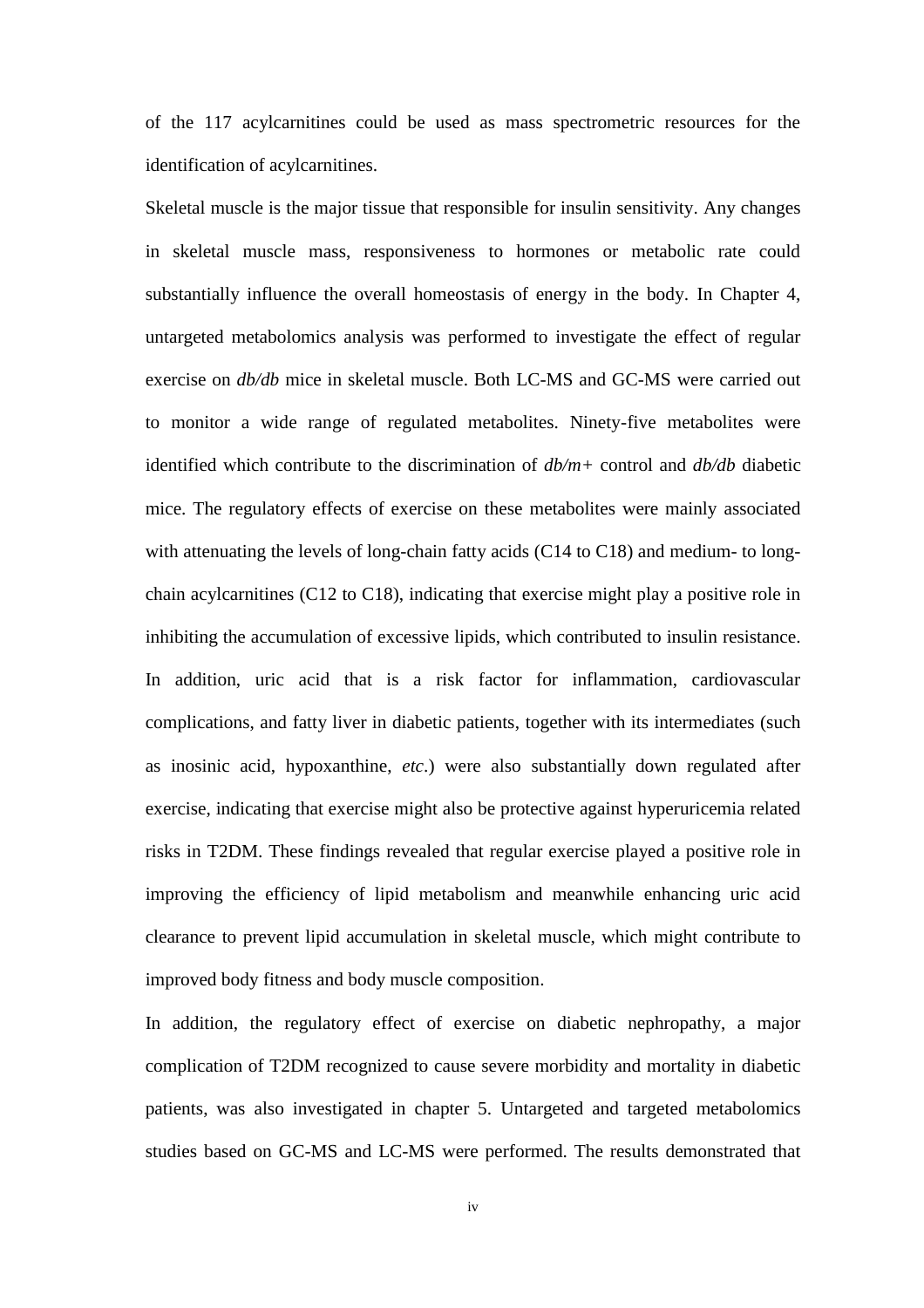exercise exhibited beneficial effect in reducing hyperlipidemia, expression levels of inflammatory markers (TNF $\alpha$ , IL-6 and COX2) and fibrosis markers (Collagen 1), and alleviated DN induced mesangial expansion in kidneys of diabetic mice. The results of metabolic changes in kidney of DN mice revealed that the accumulation of acyl-CoA, phospholipids and hydroxylated acylcarnitines were substantially ameliorated by exercise, and the reduction of important enzymes *CTP1α* and *Acadl* in FAO were partially reversed. In addition, branched-chain amino acids (BCAA) metabolism that positively related to inflammation (TNFα) was down-regulated in diabetic mice. However, exercise up-regulated BCAA catabolism via reducing the level of leucine and increasing the expression of *Acad8*, *Bcat2*, *Hibch* and *Hmgcl* in this pathway. Furthermore, the accumulation of uric acid, which contributes to inflammation and tubulointerstitial fibrosis in kidney disease, together with its six precursors (guanosine,succinyladenosine, inosine, guanine and xanthine) were substantially reduced. The above results demonstrated that exercise might play beneficial effect in alleviating lipotoxicity through improving FAO efficiency in diabetic kidneys. In addition, exercise also ameliorated diabetic induced inflammation and fibrosis via promoting BCAA catabolism and accelerated the elimination of uric acid.

Together, mass spectrometry-based metabolomics study is a powerful tool to investigate the regulatory effect of exercise on complex metabolic diseases. The obtained results in this study may provide informative insights into the underlying the mechanism of exercise on T2DM and T2DM-induced complications.

v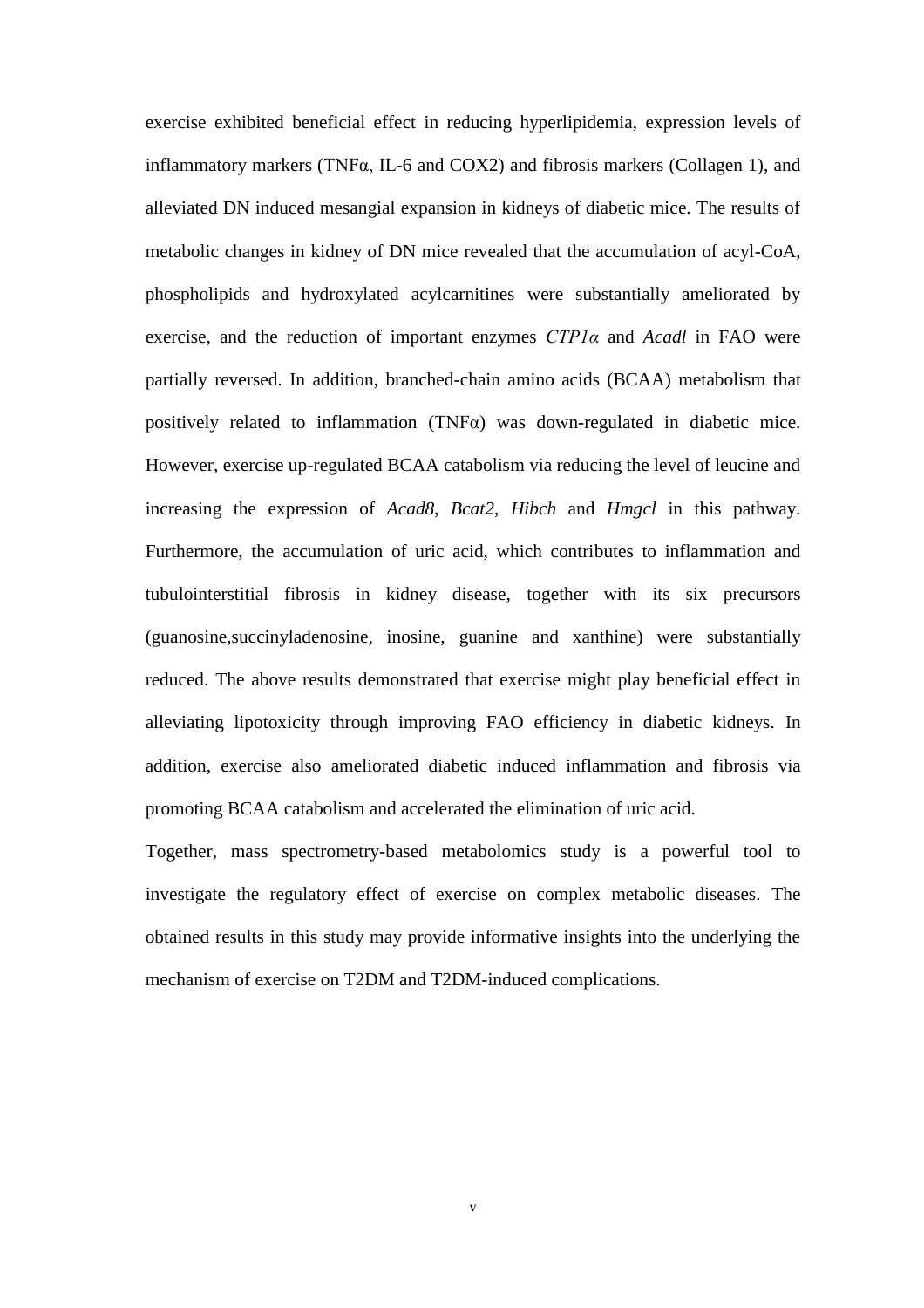| <b>Table of Contents</b> |
|--------------------------|
|--------------------------|

<span id="page-5-0"></span>

| 1.2.1 Metabolomics: building a bridge from biochemistry to guidance of human |
|------------------------------------------------------------------------------|
|                                                                              |
|                                                                              |
|                                                                              |
|                                                                              |
|                                                                              |
|                                                                              |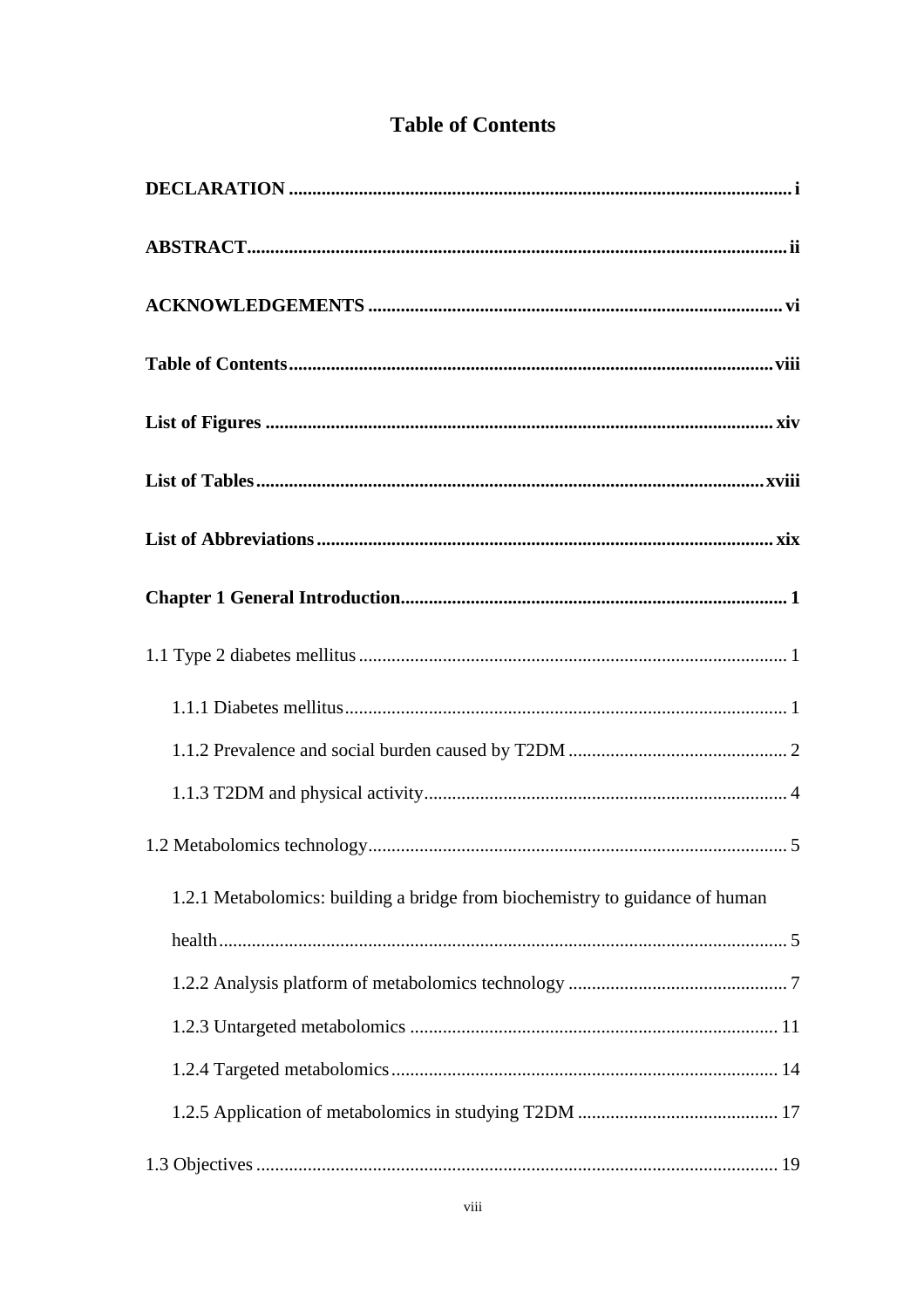| Chapter 2 Metabolomics study of regulatory effects of regular exercise on db/db    |
|------------------------------------------------------------------------------------|
|                                                                                    |
|                                                                                    |
|                                                                                    |
|                                                                                    |
|                                                                                    |
|                                                                                    |
|                                                                                    |
|                                                                                    |
|                                                                                    |
|                                                                                    |
| 2.3.1 Exercise performance of mice on Pharmacological parameters  27               |
|                                                                                    |
|                                                                                    |
| 2.3.4 Identification of metabolites in response to T2DM and exercise training 30   |
|                                                                                    |
| 2.4.1 Regulatory effect of exercise on creatine may reveal good effect on diabetes |
|                                                                                    |
| 2.4.2 Regulatory effect of exercise on uridine may indicate positive effect on     |
|                                                                                    |
|                                                                                    |
|                                                                                    |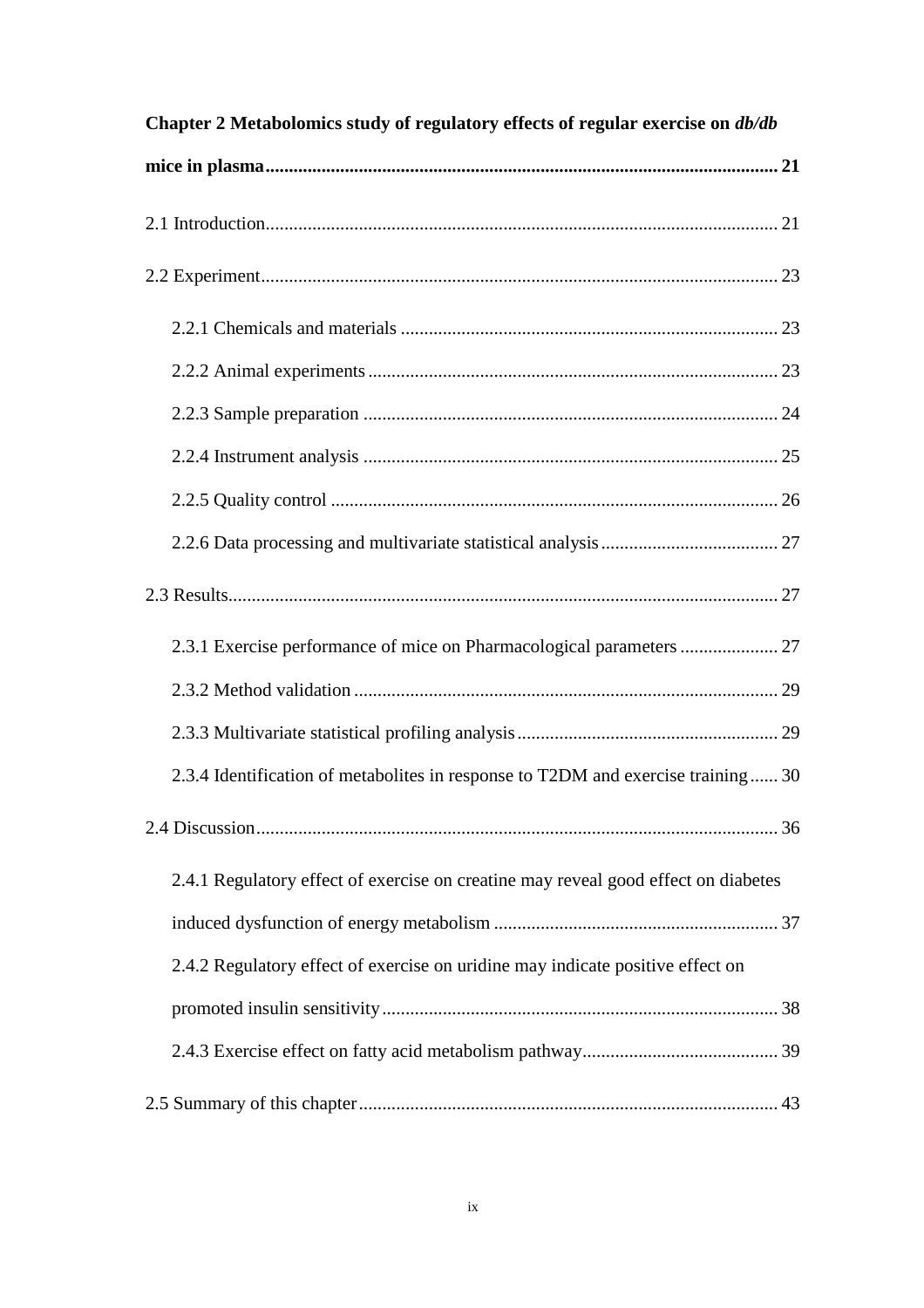| Chapter 3 Comprehensive analysis of acylcarnitine species in <i>db/db</i> mouse using a |
|-----------------------------------------------------------------------------------------|
| novel method of high resolution parallel reaction monitoring reveals widespread         |
|                                                                                         |
|                                                                                         |
|                                                                                         |
|                                                                                         |
|                                                                                         |
|                                                                                         |
| 3.2.4 Liquid chromatography coupled with Orbitrap mass spectrometry 49                  |
| 3.2.5 Liquid chromatography coupled with triple quadruple mass spectrometry 50          |
|                                                                                         |
|                                                                                         |
|                                                                                         |
|                                                                                         |
|                                                                                         |
|                                                                                         |
|                                                                                         |
|                                                                                         |
| 3.3.5 Targeted profiling of acylcarnitines in response to type 2 diabetes in mice in    |
|                                                                                         |
|                                                                                         |
| 3.4.1 Identification of 117 acylcarnitines in plasma and urine samples  86              |
| 3.4.2 Satisfactory reliability and quantification ability of this method 88             |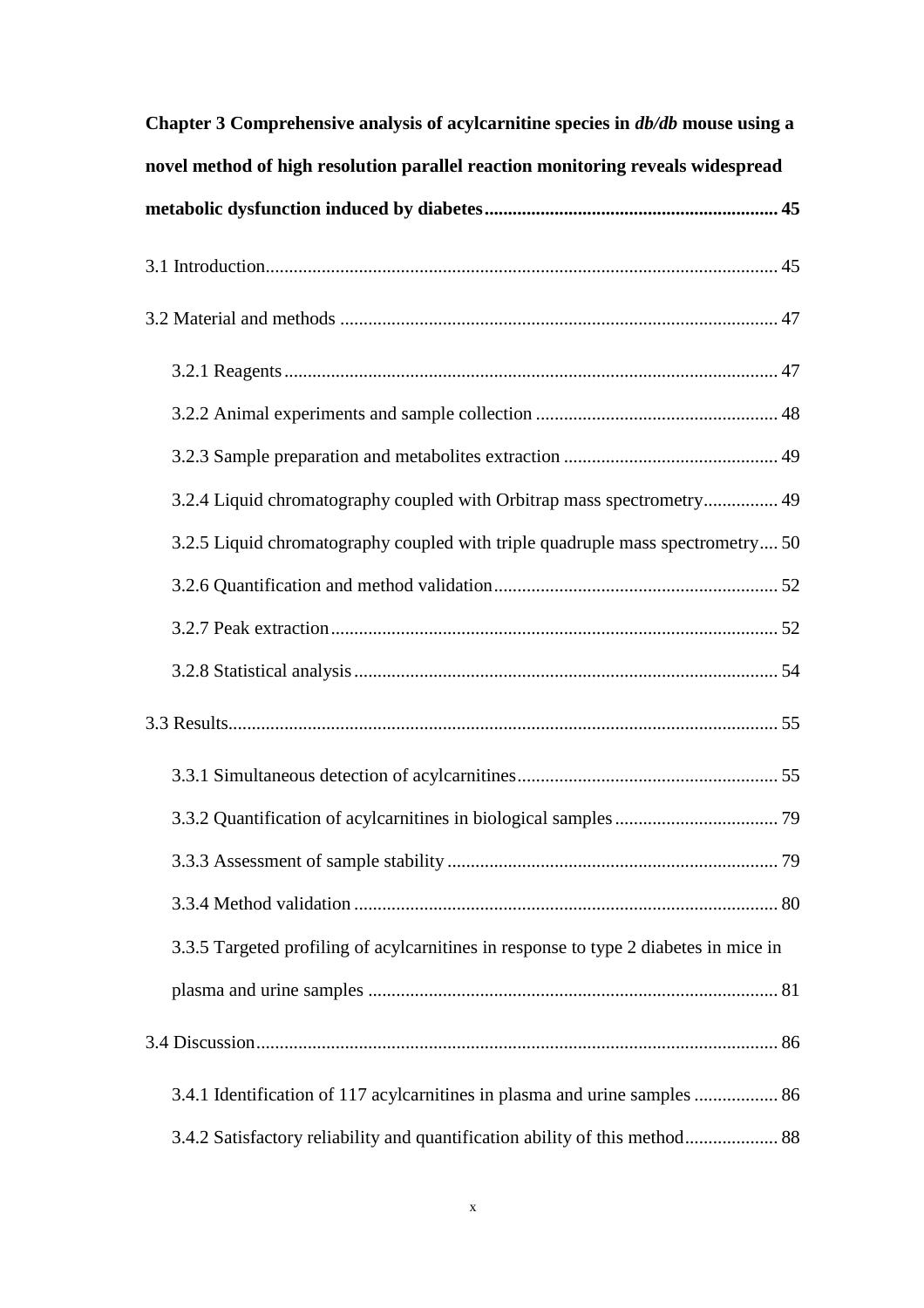| 3.4.3 Measurement of acylcarnitines in <i>db/db</i> mice in plasma and urine samples   |
|----------------------------------------------------------------------------------------|
|                                                                                        |
|                                                                                        |
| Chapter 4 Metabolomics study on <i>db/db</i> diabetic mice in skeletal muscle reveal   |
|                                                                                        |
|                                                                                        |
|                                                                                        |
|                                                                                        |
|                                                                                        |
|                                                                                        |
|                                                                                        |
|                                                                                        |
|                                                                                        |
|                                                                                        |
|                                                                                        |
| 4.3.1 Phenotypic characterization of $db/m +$ and $db/db$ mice in response to exercise |
|                                                                                        |
|                                                                                        |
| 4.3.3 Discriminated metabolites in response to diabetes and exercise  112              |
| 4.3.4 Correlation analysis of acylcarnitines with SM/BW in response to T2DM and        |
|                                                                                        |
|                                                                                        |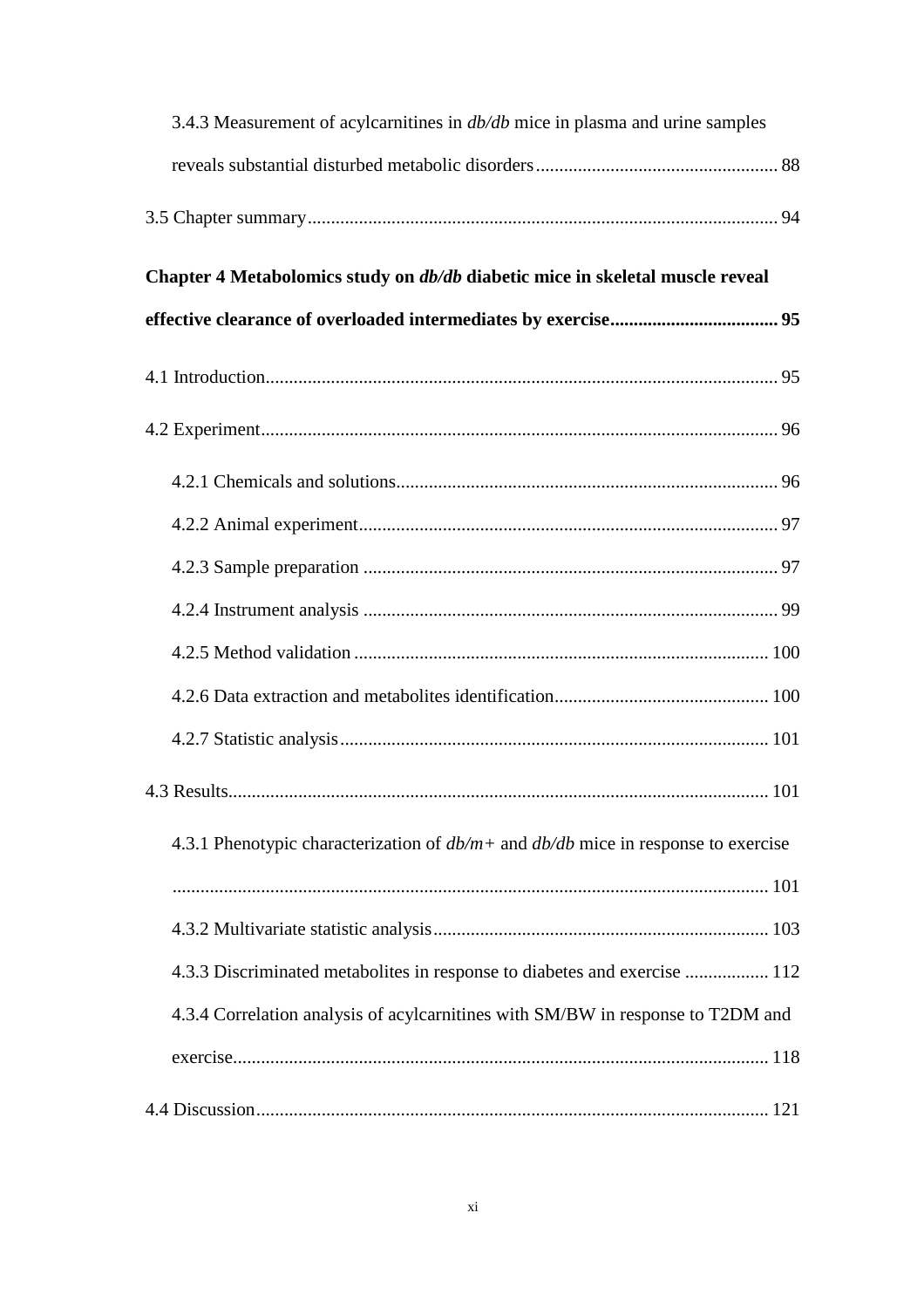| 4.4.1 Regulatory effect of exercise on purine metabolism pathway reveals more       |
|-------------------------------------------------------------------------------------|
|                                                                                     |
| 4.4.2 Exercise exerts good role in maintaining the level of carnitine in skeletal   |
|                                                                                     |
| 4.4.3 Exercise exerts good effect in attenuating the accumulation of acylcarnitines |
|                                                                                     |
|                                                                                     |
| Chapter 5 Physical exercise ameliorates renal metabolic disorder during diabetic    |
|                                                                                     |
|                                                                                     |
|                                                                                     |
|                                                                                     |
|                                                                                     |
|                                                                                     |
|                                                                                     |
|                                                                                     |
|                                                                                     |
|                                                                                     |
| 5.2.8 Preprocess of GC-MS data and LC-MS data and metabolites identification 139    |
|                                                                                     |
|                                                                                     |
|                                                                                     |